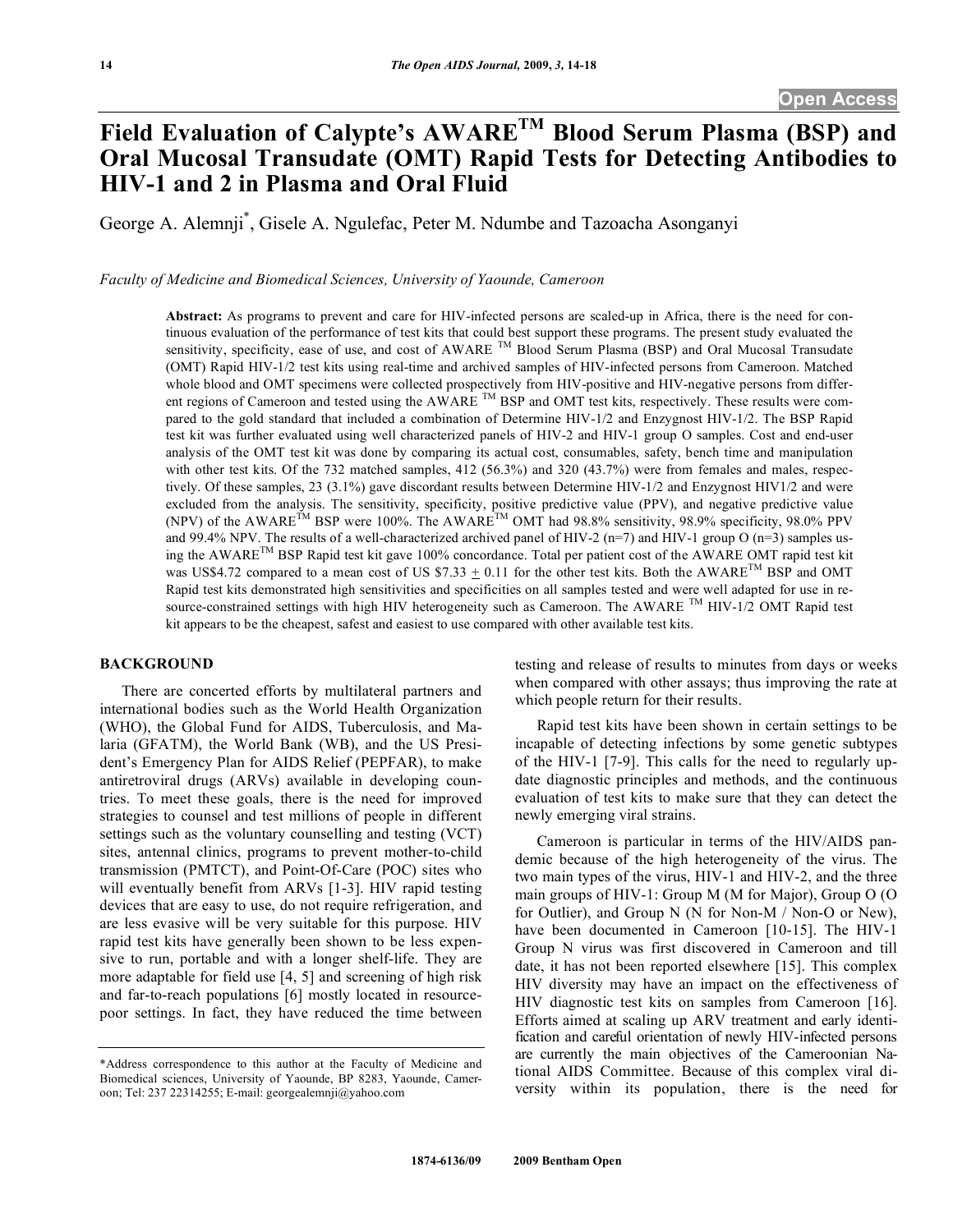continuous rapid test kits selection, evaluation and proposal of simplified algorithms that could be used for HIV diagnosis within its far to reach population particularly those in the rural areas.

 The use of blood as the sole medium for testing for HIV can be problematic in some groups of persons such as children, newborns, immune-compromised and obese individuals in whom getting blood samples can be particularly difficult. It has been shown that this problem could be eased by using other body fluids such as oral fluid [17-19] because its collection involves non-invasive techniques, unlike phlebotomy and fingertip pricking. This could be more adaptable in resource-poor settings with improved participant acceptability.

 The aim of this study is to evaluate the sensitivity, specificity, ease of use, and cost of AWARE  $<sup>TM</sup>$  BSP and OMT</sup> HIV-1/2 Rapid Test kits [20] on whole blood and oral fluid using real-time and archived samples from Cameroon.

## **MATERIALS AND METHODS**

## **Study Design and Population**

 Between August 2005 and January 2006, we carried out a cross-sectional evaluation of the AWARE BSP and OMT HIV-1/2 Rapid test kits during free screening campaigns for HIV infection from presumed HIV negative persons attending voluntary counselling and testing services (VCT) and from support groups of known persons living with HIV/AIDS (PLWHA) in Cameroon. These individuals were recruited from two different locations namely: the Cameroon Development Corporation (CDC) plantations, Tiko, a semiurban area in South West Province, and Shemka Medical Foundation in the Nkolbisson neighborhood of Yaounde, the capital city of Cameroon. Initial contacts were made with leaders of PLWHA support groups during which the purpose of the study was clearly explained. This was followed by a larger meeting involving all members of the group and study team during which the objectives of the study were further explained. A subsequent appointment was taken for sample collection and testing. VCT campaigns were also organized for sample collection and testing from presumed HIVnegative persons during the last week of November 2005 as part of the activities marking the World AIDS day that occurred on December 1<sup>st</sup> 2005.

## **Inclusion and Exclusion Criteria**

 Participants were eligible if any of the following criteria were met: >15 years of age; known HIV positive status; unknown HIV status; and willingness to sign an informed consent form. Participants were excluded if they had ever received ARV.

## **Ethical Considerations**

 This study received approval from the Ethical Review Board of the Ministry of Public Health Cameroon. Concerning PLWHA, initial permission was obtained from various leaders of the groups, further explanation and clarification was obtained during the general assembly. Permission was also obtained from the Administration of the VCT centres from where participants were recruited. Furthermore, on the

day the samples were collected, all participants received a one-on-one pre-test counselling that was followed by reading and signing of consent forms for their acceptance to participate. Only those who accepted and signed the consent forms were enrolled into the study.

## **Sample Collection and Testing**

 After collection of minimal socio-demographic information, participants were received by laboratory technicians for sample collection. Matched whole blood and oral mucosal transudate (OMT) specimens were collected from each participating individual. Approximately 5 mls of blood were collected by venu-puncture into EDTA-anticoagulant tubes bearing the corresponding code number of the participant. The OMT specimens were collected using the  $AWARE^{TM}$ HIV-1/2 OMT collection device provided within the test kit. A portion of the whole blood and all of the OMT samples were tested on site using the AWARE<sup>™</sup> HIV-1/2 BSP and OMT Rapid test kits. The remaining portion of the blood was transported in coolers containing ice packs to the Central Laboratory in Yaounde, centrifuged, plasma stored at – 20 °C and later tested in parallel using Determine HIV1/2 rapid (Abbott Laboratories, Japan) and the Enzygnost HIV1/2 Integral ELISA (Dade Behring, Germany); the current diagnostic algorithm in Cameroon and considered the gold standard for this study. All testing was done following the recommendations of the test manufacturers' product insert.

## **HIV-2 and HIV-1 Group O Panels**

In order to determine the sensitivity of the AWARE  $^{TM}$ HIV1/2 BSP on some rare HIV variants common in Cameroon, we further tested this kit using a well characterized panel of seven HIV-2 and three HIV-1 group O samples. Each of these panels had been well characterized using a variety of serologic and virologic assays (U.S. Food and Drug Administration).

### **Quality Assurance and Quality Control**

 At the beginning of the study, all staff involved was trained on how to use the AWARE<sup>TM</sup> rapid test kits, the Determine HIV1/2 rapid test, and the Enzygnost HIV1/2 Integral ELISA according to their respective manufacturers' instructions. Sample collection procedures and laboratory safety measures were also reviewed and expiration dates of all kits checked. In-house controls and kit controls were run daily and the environmental temperature at which tests were run was noted daily. Results on test strips were read and cross-checked by another technician. Ten percent (10%) of the samples were selected at randomly during the course of the study and retested to ensure accuracy of the testing staff. All test results were entered in an excel spreadsheet and later on cross-checked for entry errors.

#### **Statistical Analysis**

 The sensitivity, specificity, positive and negative predictive values of each of the AWARETM HIV1/2 Test kits were evaluated by using the results of the Determine HIV1/2 rapid test and the Enzygnost HIV-1/2 Integral ELISA as the gold standard. If a specimen was found to be discordant between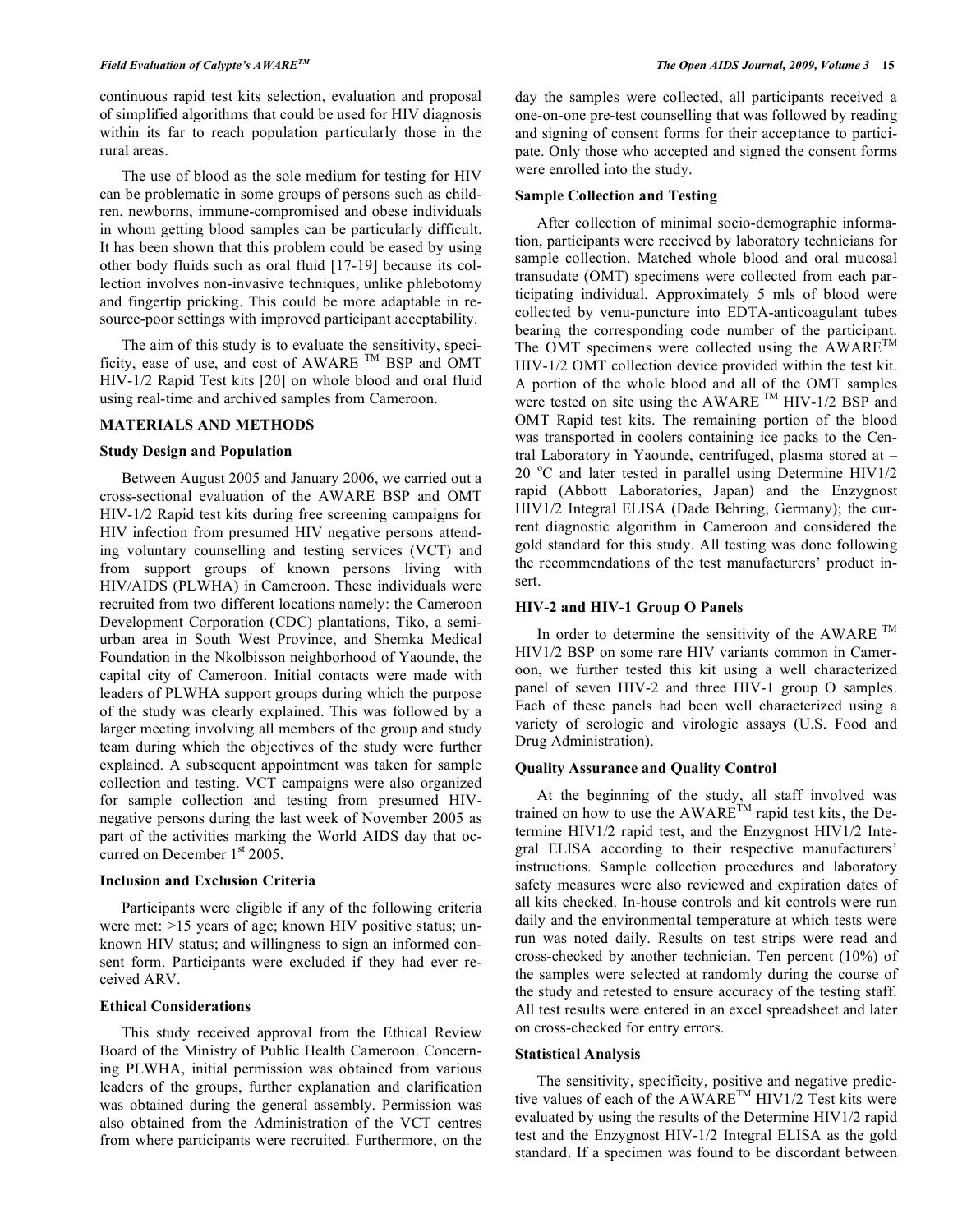the gold standards, the sample set results were excluded from the calculation. Sensitivity was calculated as the number of HIV-positive samples detected by the assay under evaluation, divided by the total number of confirmed HIV-positive samples, multiplied by 100. Specificity was calculated as the number of HIV-negative samples detected by the assay under evaluation, divided by the total number of confirmed HIV-negative samples, multiplied by 100. The positive predictive value (PPV) was derived from the true positives (TP) divided by the sum of true positives (TP) and false positives (FP). The negative predictive value (NPV) was calculated as the true negatives (TN) divided by the sum of false negatives (FN) and true negatives (TN). All analyses were done in Microsoft Excel 2003 and 95% Confidence Intervals were calculated in OpenEpi Diagnostic or Screening Test Evaluation 1.0.

#### **Total Laboratory Cost**

 Cost and end-user analysis of the AWARE™ HIV-1/2 BSP and OMT Rapid test kits were compared with other commonly used blood and oral fluid test kits found in the Cameroon market. Parameters considered included cost of the test devices, needed for additional materials and supplies, and labor cost. The general safety of the devices in regard to the patient, counsellors, and laboratory staff was noted.

#### **RESULTS**

 The two kits evaluated were based on Immunochromatographic and either used recombinant or synthetic peptides from the gp36 and or 41 regions. The gold standard included the Enzygnost HIV1/2 Integral, a fourth generation ELISA test that detects both HIV antigens and antibodies. Of the 732 participants, 248 (34.98 %) and 461(65.02%) were confirmed positive and negative, respectively. Of these participants, 412 (56.3%) were female. A breakdown of the sero-status of the participants and their enrollment location are shown in Table **1**. Results of 23 participants were discordant between the two gold standard test kits, and were considered invalid and excluded from the data analysis.

 Of the 732 samples, 709 (96.9%) matched venous whole blood and oral fluid specimens were tested and included in the study results (Table **2**). All 248 and 461 patients confirmed positive and negative blood samples respectively by gold standard were equally positive and negative by the AWARE  $TM$  HIV1/2 BSP test kits, thus the diagnostic accuracy of the AWARE  $^{TM}$  BSP test kit was 100% sensitivity, specificity, positive and negative predictive values. The  $\widehat{A}$ WARE<sup>TM</sup> HIV1/2 OMT test detected a total of 246 positive samples, of which 243 were true positives; thus, a sensitivity of 98.8% and positive predictive value of 98%. Similarly, of the 458 negative samples by the AWARE<sup>TM</sup> HIV1/2 OMT test, 453 were true negatives; thus, a specificity of 98.9%, and negative predictive value of 99.4 % (Table **2**). The results of a well-characterized archived panel of HIV-2  $(n=7)$  and HIV-1 group O  $(n=3)$  samples using the AWARETM BSP Rapid test kit gave 100% concordance.

**Table 1. Overall Sero-Status of Participants Enrolled Per Collection Site** 

| <b>Sero-Status</b>                          | Yaounde | Tiko | Total |
|---------------------------------------------|---------|------|-------|
| Confirmed HIV-Positive                      | 128     | 120  | 248   |
| Confirmed HIV-Negative                      | 382     | 79   | 461   |
| Discordant samples between<br>gold standard | 20      |      | 23    |
| Total                                       | 530     | 202  | 732   |

A laboratory cost analysis between the  $AWARE^{TM}$  test kits and other available kits in Cameroon showed that the  $AWARE^{TM}$  HIV1/2 OMT had a total per patient cost of \$4.72 compared to  $$7.33 + 0.11$ , the mean cost of other tests and was the safest and easiest to use when compared with other blood and oral fluid test kits (Table **3**).

## **DISCUSSION**

 HIV serodiagnosis particularly in resource limitingsettings has been hindered by several factors, including the need for trained personnel, high cost of equipment and reagents, and lack of electricity and laboratory infrastructure [21]. This has undermined the importance of current efforts to scale-up ARV programs and other HIV preventive measures within these populations. Our field evaluation of the  $AWARE^{TM}$  HIV-1/2 BSP and OMT Rapid test kits using samples from Cameroon have demonstrated that these kits have high sensitivity, specificity, are easy to use, and thus, could serve as POC rapid test, hence circumventing the current HIV diagnostic challenges.

 The AWARETM HIV1/2 BSP rapid test kit was 100% sensitive and specific with a 100% NPV and PPV. This is consistent with the results obtained in Thailand [22] where a sensitivity of 100% and a specificity of 100% were obtained in a similar field evaluation of the same test kit. Thailand is an area where only the HIV-1 B subtype predominates [23], while all HIV-1 subtypes have been shown to co-exist in Cameroon including recombinant forms and HIV-1 group N which has been reported only in this country [10-15]. The consistency in performance of this test kit in these populations of different viral diversity makes it a reliable tool for

**Table 2. Summary of Performance of the AWARETM Rapid Test Kits** 

| Test       | <b>No of Samples</b>    |                         | False           | <b>False Nega-</b> | <b>Sensitivity (95)</b> | <b>Specificity</b>   | <b>Predictive Value (%)</b>   |                               |  |
|------------|-------------------------|-------------------------|-----------------|--------------------|-------------------------|----------------------|-------------------------------|-------------------------------|--|
|            | True<br><b>Positive</b> | True<br><b>Negative</b> | <b>Positive</b> | tive               | $CI,\%$                 | $(95 \text{ CI},\%)$ | Positive $(95 \text{ CI}, %)$ | Negative $(95 \text{ CI},\%)$ |  |
| <b>BSP</b> | 248                     | 461                     |                 |                    | $100(98.5-100)$         | $100(99.2-100)$      | $100(98.5-100)$               | $100(99.2-100)$               |  |
| OMT        | 243                     | 453                     |                 |                    | 98.8 (96.5-99.6)        | 98.9 (97.1-99.5)     | 98.0 (95.4-99.1)              | 99.4 (98.1-99.8)              |  |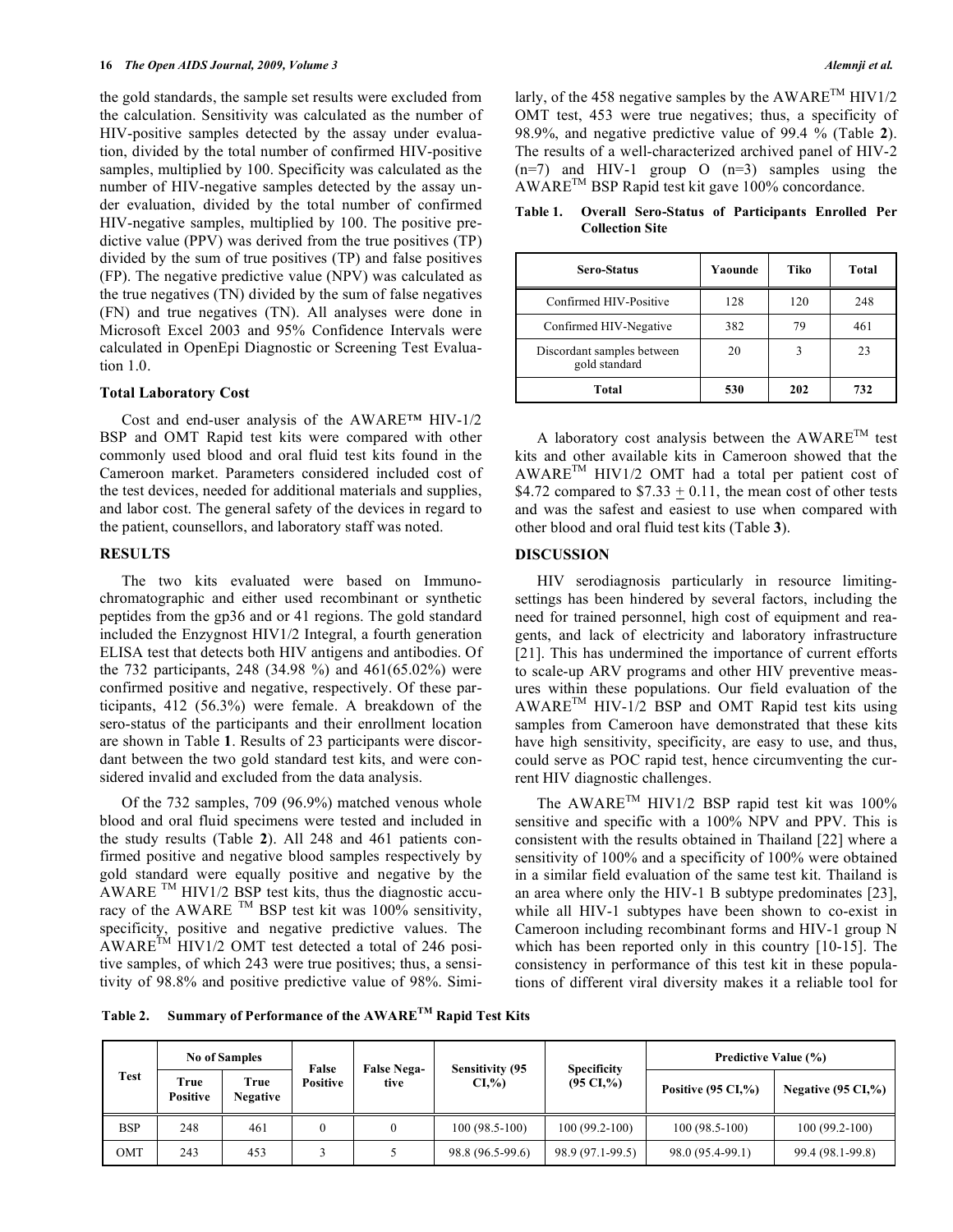| <b>Test Kits</b>                                 | <b>AWARE OMT (\$)</b> | <b>AWARE BSP (\$)</b> | <b>Bioline</b> (\$) | Determine (\$) | <b>CAMSTIX (\$)</b> | Oraquick (\$) |
|--------------------------------------------------|-----------------------|-----------------------|---------------------|----------------|---------------------|---------------|
| Cost of Test Device                              | 3.000                 | 1.700                 | 1.700               | 1.34           | 1.49                | 5.77          |
| Supplies not Included with Test                  | 0.116                 | 3.140                 | 3.140               | 3.540          | 3.86                | 0.116         |
| Personnel costs<br>(based on 1 hour work/person) | l.60                  | 2.50                  | 2.50                | 2.50           | 2.50                | 1.60          |
| Total Cost (\$)                                  | \$4.716               | \$7.33                | \$7.33              | \$7.18         | \$7.35              | \$7.48        |

**Table 3. Total Laboratory Cost Between Calypte Products and other Commonly Used Rapid Test Kits in Cameroon** 

HIV testing. In fact, the AWARE BSP test kit had a 100% concordance with a panel of well characterized HIV-2 and HIV-1 group O samples from Cameroon. These are rare non B subtype variants of the HIV that are common in the West and Central African countries [24]. This further shows that the AWARETM HIV1/2 BSP test kit can also be reliably used for rapid HIV testing in countries within this sub region.

The AWARE™ HIV1/2 OMT rapid test kit had a sensitivity and specificity of 98.8% and 98.9% respectively in this study. Similar field evaluation of the same kit gave sensitivities and specificities of 100% each in Tanzania [25] and 99.6% and 100% respectively in South Africa [26]. Despite the high viral diversity that has been reported in Cameroon and which could have an impact on HIV test kits performance, current results obtained for the AWARE<sup>TM</sup> HIV-1/2 OMT evaluation still falls within the WHO recommended range for test kits to be used for HIV diagnosis [4]. A laboratory cost analysis showed that this test kit was the least expensive, safest and easiest to use compared with other available test kits. Historically, most countries have structured their HIV testing programs using blood-based tests that remain the "gold standard" of HIV testing. However, the effectiveness of these traditional blood tests is impaired by issues of patient appeal, risk to patients and risk to health care workers. The fact that the AWARE<sup>TM</sup> HIV1/2 OMT test uses oral fluid instead of blood, implies that its sample collection technique is non-invasive; thus making it very adaptable for use in settings where trained manpower, acceptability and collection devices may compromise HIV diagnostic initiatives. Despite this, it is important to note here that a recent literature search shows that the New York City Department of Health and Mental Hygiene (NYC DOHMH) noticed some unexplained sporadic false positive results using the OraQuick Advance Rapid HIV-1/2 Antibody oral fluid test [27]. These findings underscore the importance of confirming all reactive HIV tests, both from oral fluid and wholeblood specimens.

## **CONCLUSION**

 In summary, this current evaluation shows that both the AWARETM HIV-1/2 BSP and OMT Rapid test kits performed well on samples from Cameroon, a country with complex HIV genetic diversity against a gold standard kit which included a fourth generation ELISA that could detect both HIV antigens and antibodies. This performance coupled with the user friendliness of these kits, suggests that their inclusion in the national HIV testing algorithm of this country will have tremendous impact in scaling up its HIV diagnostic program with positive gains in the number of people to benefit from ARV drugs treatment programs and other care and prevention efforts. Because of these characteristics, we also suggest that these kits should further be evaluated in other regions of the world particularly in developing countries where their use could have significant public health impact on HIV prevention and clinical management.

## **ACKNOWLEDGEMENT**

 This work was supported by Calypte grant #V010305R from Calypte Biomedical Lake Oswego, OR, USA.

#### **REFERENCES**

- [1] Jacobson LP, Li R, Phair J, *et al*. Evaluation of the effectiveness of highly active antiretroviral therapy in persons with human immunodeficiency virus using biomarker-based equivalence of disease progression. Am J Epidemiol 2002; 155: 760-70.
- [2] Opravil M, Ledergerber B, Furrer H, *et al.* Swiss HIV Cohort Study. Clinical efficacy of early initiation of HAART in patients with asymptomatic HIV infection and CD4 cell count  $> 350 \times 10^6$  /l. AIDS 2002; 16:1371-81.
- [3] Tamashiro H, Maskill W, Emmanuel J, Fauquex A, Sato P, Heymann D. Reducing the cost of HIV antibody testing. Lancet 1993; 342:87-90.
- [4] Constantine NT, Zink H. HIV testing technologies after two decades of evolution. Indian J Med Res 2005; 121:519-38.
- [5] UNAIDS/WHO. Guidelines for using HIV testing technologies in surveillance: Selection, evaluation and implementation. UNAIDS/ 01.22E. WHO/CDS/CSR/EDC 2001; 16.
- [6] Keenan PA, Keenan JM, Branson BM. Rapid HIV testing. Wait time reduced from days to minutes. Postgrad Med 2005; 117: 47- 52.
- [7] Lee S, Hu J, Tang S, *et al*. Evaluation of FDA licensed HIV assays using plasma from Cameroonian blood donors. J Med Virol 2006; 78 (Suppl 1): S22-3.
- [8] Constantine NT, Callahan JD, Watts DM. Time for HIV-1/HIV-2 combination tests? J Virol Methods 1989; 26:219-21.
- [9] Gurtler LG, Zekeng L, Tsague JM, *et al*. HIV-1 subtype O: epidemiology, pathogenesis, diagnosis, and perspectives of the evolution of HIV. Arch Virol Suppl 1996; 11:195-202.
- [10] Takeshisa J, Zekeng L, Ido E, *et al*. Various types of HIV mixed infections in Cameroon. Virology 1998; 245:1-10.
- [11] Nkengasong JN, Janssens W, HeyndrickxnL, *et al*. Genotypic subtypes of HIV-1 in Cameroon. AIDS 1994; 8: 1405-12.
- [12] Tscherning-Casper C, Dolcini G, Mauclere P, *et al*. Evidence of the existence of a new circulating recombinant form of HIV type 1 subtype A/J in Cameroon. The European Network on the Study of In Utero Transmission of HIV-1. AIDS Res Hum Retroviruses 2000; 16:1313-8.
- [13] Ndembi N, Takehisa J, Zekeng L, *et al*. Genetic diversity of HIV type 1 in rural eastern Cameroon. J Acquir Immune Defic Syndr 2004; 37:1641-50.
- [14] Fonjungo PN, Mpoudi EN, Torimiro JN, *et al*. Presence of diverse human immunodeficiency virus type 1 viral variants in Cameroon. AIDS Res Hum Retroviruses 2000; 16:1319-24.
- [15] Ahidjo A, Souquieres S, Njinku B, *et al*. HIV -1 group N among HIV-1 seropositive individuals in Cameroon. AIDS 2000; 14: 2623-5.